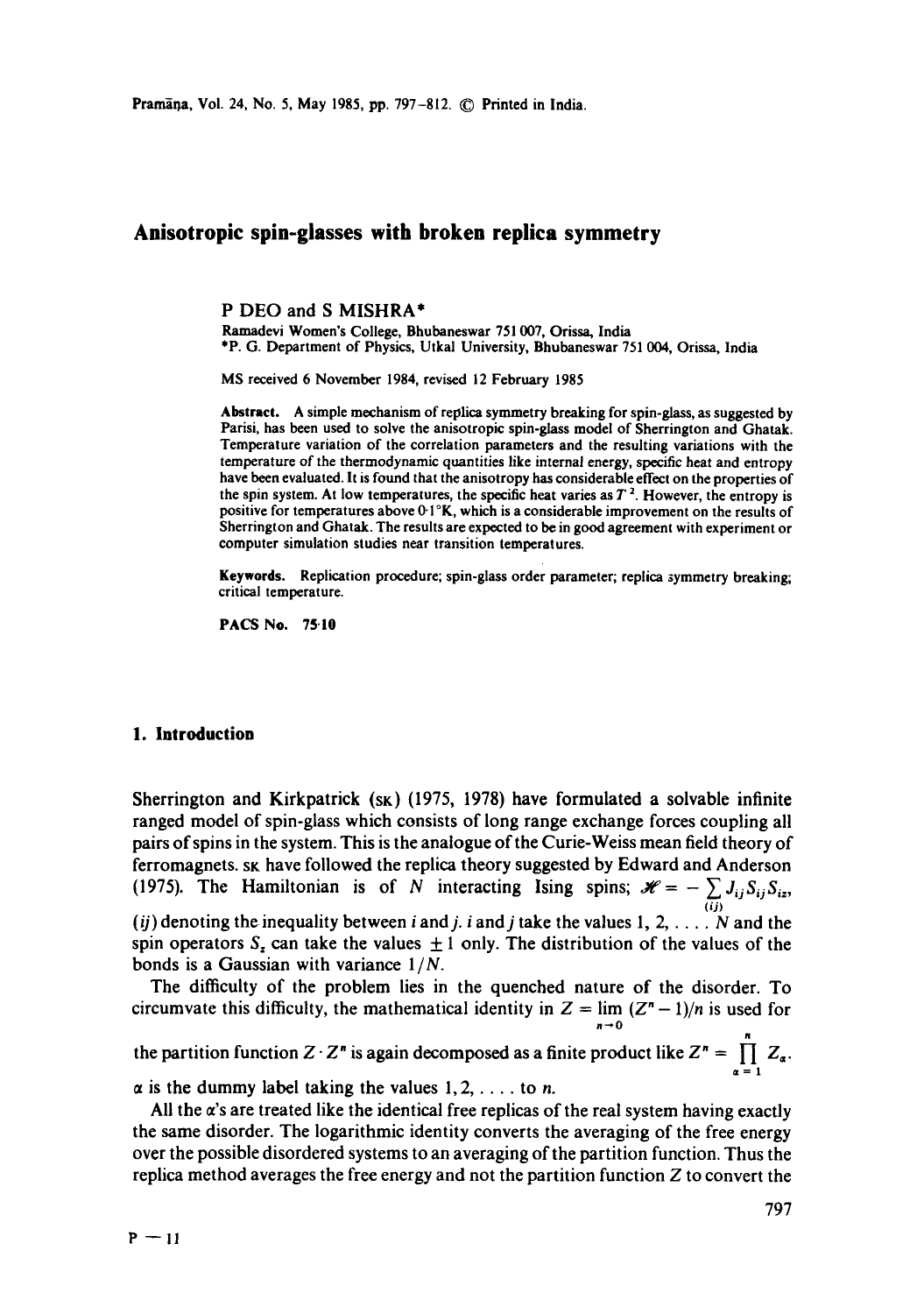quenched problem into an annealed one. There remains, therefore, only the evaluation of the thermal trace over the exponential of an effective Hamiltonian.

While finding out the internal energy for the system, sk have defined the spin-glass order parameter  $q^{\alpha\beta} = \langle s^{\alpha}_z s^{\beta}_z \rangle$  which is averaged to give the correlation parameter  $q^{\alpha\beta}$ =  $a$  for  $\alpha \neq \beta$  and  $a^{\alpha\beta} = 0$  for  $\alpha = \beta$ . A non-zero q will indicate the existence of a spinglass phase.

After taking the thermodynamic limit  $N \to \infty$  first and then letting  $n \to 0$  next, sk have calculated the internal energy, the specific heat and the entropy in terms of  $q$ . At higher temperatures, when  $q = 0$  is a solution, these results agree with their results of computer simulations. But with the onset of spin-glass phase having non-vanishing  $q$ , the results for energy and specific heat differs and the differences continue to grow with decrease in temperature. The disagreements are much pronounced as the temperature is close to zero. At absolute zero, the entropy turns out to be  $-k/2\pi$ . Such a negative value is unphysical.

As a remedy to this failure of the theory, some form of replica symmetry breaking is essential in the spin-glass-phase. Parisi (1979) suggested a spontaneous symmetry breaking in which the variables  $q^{\alpha\beta}$  assume one value within one replica and a different value in another. In  $\S$ 2, we give the formulae and the results for this simple scheme which agree well with computer simulation results till about  $T \approx 0.15$  (with transition temperature taken as  $1^{\circ}K$ ). Furthermore, the results of Parisi in the temperature range of 0"15 to 0.4 agree with the theoretical results of Thouless *et al* (1977).

In the meantime, Sherrington and Ghatak  $(s_G)(1977)$  have applied sk 's method to an interacting spin system which include crystal field effects. They have followed  $s<sub>K</sub>'s$ method using the same Edward-Anderson replication procedure and calculated the free energy, the internal energy and the specific heat for different anisotropy parameters. The results are very similar to the sk's theoretical results. Not only their specific heat is linear in  $T$  in the low temperature range, but also the entropy comes out to be negative (Deo and Mishra 1984) and equals  $(-k/2\pi)$  at absolute zero. Hence in the case of a spin system with anisotropy, one can also postulate the existence of a spontaneous symmetry breaking. In  $\S$  3 we carry out the modification of Sherrington and Ghatak's model following the simple scheme of Parisi. A detailed calculation of the correlation parameters is presented and the thermodynamic observables in the low and high temperature regions are evaluated for three different values of anisotropy parameter. In § 4, the results obtained are discussed.

#### **2. Parisi's results**

First we outline the method of calculation and present the results of Parisi's model. It may be easily seen from the sk model that when the thermodynamic limit  $N \to \infty$  is taken, the free energy  $F$  reduces to

$$
\beta F = \frac{1}{4}\beta^2 + \max\left[\lim_{n\to 0} \frac{1}{n} \sum_{(\alpha\beta)} \frac{\beta^2}{4} (q^{\alpha\beta})^2 - \frac{1}{n} \ln \mathrm{Tr} \exp\left(\beta^2 \sum_{(\alpha\beta)} q^{\alpha\beta} S^{\alpha} S^{\beta}\right)\right]
$$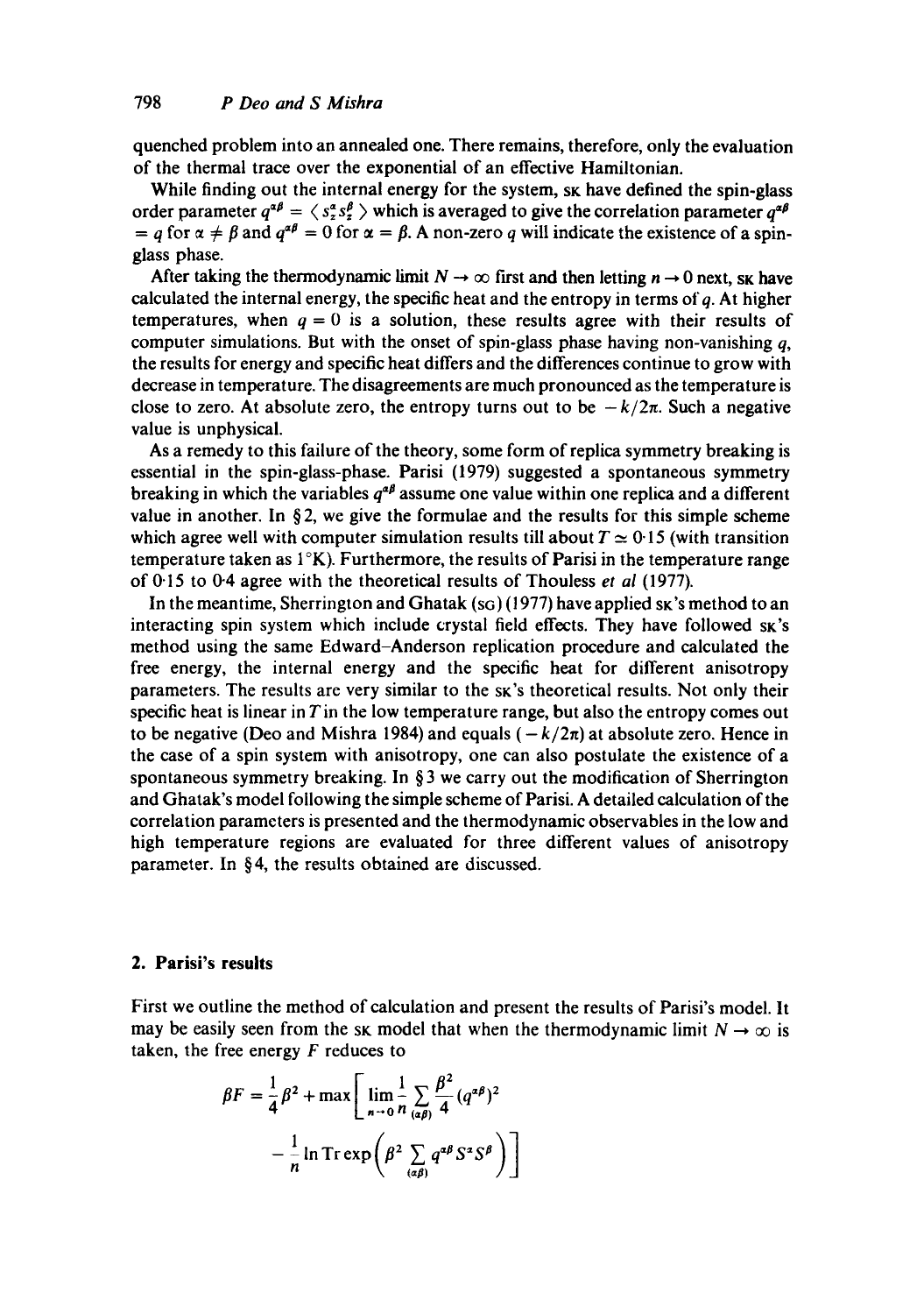where 
$$
\beta = \frac{1}{kT}
$$
. (1)

The *n* replicas are further subdivided into groups each containing *m* replicas. The symmetry is broken by hypothesising that  $\langle q^{a\beta} \rangle = (p + t)$ , if replicas  $(\alpha, \beta)$  belong to the same subgroup and equals p, only if  $(\alpha, \beta)$  are in different groups. With this simple scheme, in the limit  $n \to 0$ , the free energy is given by

$$
\beta F(p, t, m) = -\frac{1}{4} \beta^2 [1 + mp^2 + (1 - m)(p + t)^2 - 2(p + t)] + \ln 2
$$
  

$$
-\frac{1}{m} \int_{-\infty}^{+\infty} \frac{dz}{\sqrt{2\pi}} \exp(-\frac{1}{2}z^2) \ln \left[ \int_{-\infty}^{+\infty} \frac{dy}{\sqrt{2\pi}} \exp(-\frac{1}{2}y^2) \cosh^m \Sigma \right]
$$
(2)

where  $\Sigma = \beta p^{1/2} z + \beta t^{1/2} y$ .

At the maximum,

$$
\frac{\partial F}{\partial m} = \frac{\partial F}{\partial p} = \frac{\partial F}{\partial t} = 0.
$$

Using this condition one obtains the following equations for  $p$ ,  $t$  and  $m$ . With

$$
R(z) = \int_{-\infty}^{+\infty} \frac{dy}{\sqrt{2\pi}} \exp\left(-\frac{y^2}{2}\right) \cosh^m \Sigma
$$
  
\n
$$
p = 1 - t(1 - m) - \frac{1}{\beta \sqrt{p}} \int_{-\infty}^{+\infty} \frac{dz}{\sqrt{2\pi}} \exp\left(-\frac{z^2}{2}\right) \int_{-\infty}^{+\infty} \frac{dy}{\sqrt{2\pi}}
$$
  
\n
$$
\times \exp\left(-\frac{y^2}{2}\right) z \tanh \Sigma \cosh^m \Sigma / R(z). \qquad (3a)
$$
  
\n
$$
(1 - m)t = 1 - p(1 - m) - \frac{1}{\beta \sqrt{t}} \int_{-\infty}^{+\infty} \frac{dz}{\sqrt{2\pi}}
$$
  
\n
$$
\times \exp\left(-\frac{z^2}{2}\right) \int_{-\infty}^{+\infty} \frac{dy}{\sqrt{2\pi}} \exp\left(-\frac{y^2}{2}\right) y \tanh \Sigma \cosh^m \Sigma / R(z). \qquad (3b)
$$
  
\n
$$
m = \frac{4}{\beta^2 t(t + 2p)} \left[ \int_{-\infty}^{+\infty} \frac{dz}{\sqrt{2\pi}} \exp\left(-\frac{z^2}{2}\right) \int_{-\infty}^{+\infty} \frac{dy}{\sqrt{2\pi}} \exp\left(-\frac{y^2}{2}\right) \cosh^m \Sigma
$$
  
\n
$$
\times \ln (\cosh \Sigma) / R(z) - \frac{1}{m} \int_{-\infty}^{+\infty} \frac{dz}{\sqrt{2\pi}} \exp\left(-\frac{z^2}{2}\right) \ln R(z) \right]. \qquad (3c)
$$

Using computer these above equations have been solved self-consistently. The free energy is then obtained from (2). The results for  $p$ ,  $t$  and  $m$  at different temperatures have been plotted in figures 4-6. We have not found such plots in the existing literature. It is seen that near the critical temperature  $(T_g = 1)$ ,  $p \approx 1/3 \tau$ ,  $t \approx 2/3 \tau$  and  $m \approx \tau$  with  $\tau = T_g - T$ ; in agreement with the calculation of Parisi. We should note here that we use the Boltzmann constant  $k = 1$ .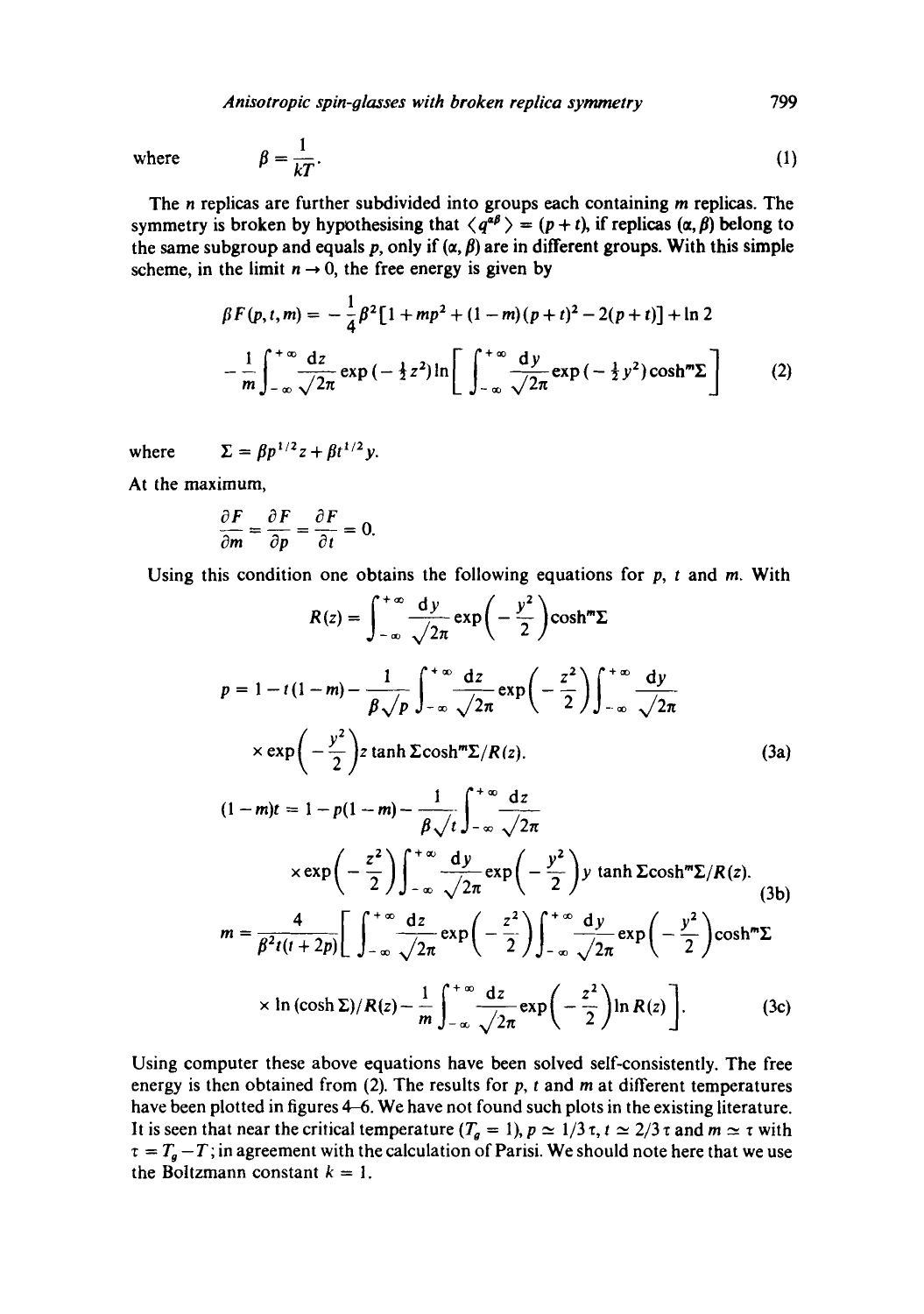### *800 P Deo and S Mishra*

The internal energy  $U(T)$ , the specific heat  $C_v(T)$ , the entropy  $S(T)$  have been **calculated using the free energy equation. They are computed numerically and are plotted against temperature in figures 1-3. It is seen that the functions**  $U(T)$  **and**  $C<sub>n</sub>(T)$ **are in excellent agreement with the computer simulations. As has already been found**  out by Parisi in the region  $0.2 < T < 0.4$ , the internal energy is given by  $U(T) \simeq U_0$  $+$   $\frac{1}{2}AT^3$  with  $A \simeq 1.4$  and  $U_0 \simeq -0.764$ . So the specific heat is quadratic in the same **region,** *i.e.,* $C_v(T) \simeq AT^2$ **. The entropy is given by**  $S(T) \simeq \frac{1}{2}A^2T^2$ **. These results are** 



**Figure 1.** Internal energy  $U(T)$  as a function of temperature T. The solid line gives  $S_K$ 's **variation, the broken line being that** of Parisi's **prediction. The** (A)'s **give the Monte Carlo data.** 



**Figure 2.** Specific heat  $C_v(T)$  as a function of temperature. The solid and the dashed lines represent the respective theoretical results of sk and Parisi; the (A)'s being the computer **simulation** results.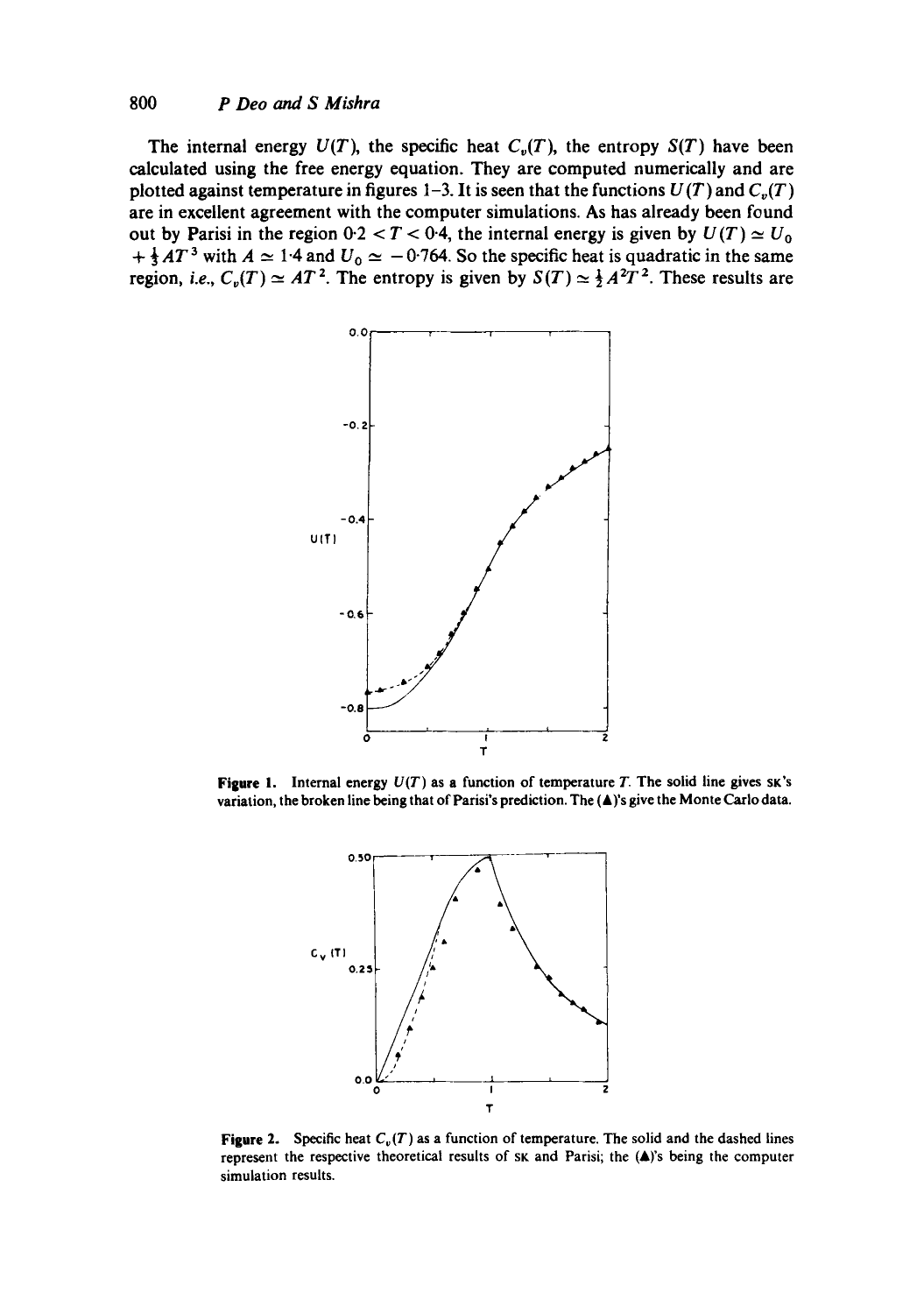

**Figure** 3. The **variation** of the entropy *S(T)* with temperature. SK'S and Parisi's **results are**  given by the solid line and the dashed line respectively whereas the (&)'s denote the **Monte Carlo** simulations.



Figure 4. Temperature dependence of p for different values of  $D = 5$ , 0 and  $-0.5$  (I, II, III). The dashed line gives the values of  $p$  from Parisi's free energy.

**more in agreement with TAP result than the original SK solutions. Therefore it is to be concluded that Parisi's method tends to reproduce the correct results and are reliable**  for all temperatures above  $0.2 T<sub>g</sub>$ .

**At lower values of T, our calculations definitely agree with the Monte Carlo**  simulations for the function  $U(T)$  and  $C_v(T)$ . At absolute zero, the internal energy is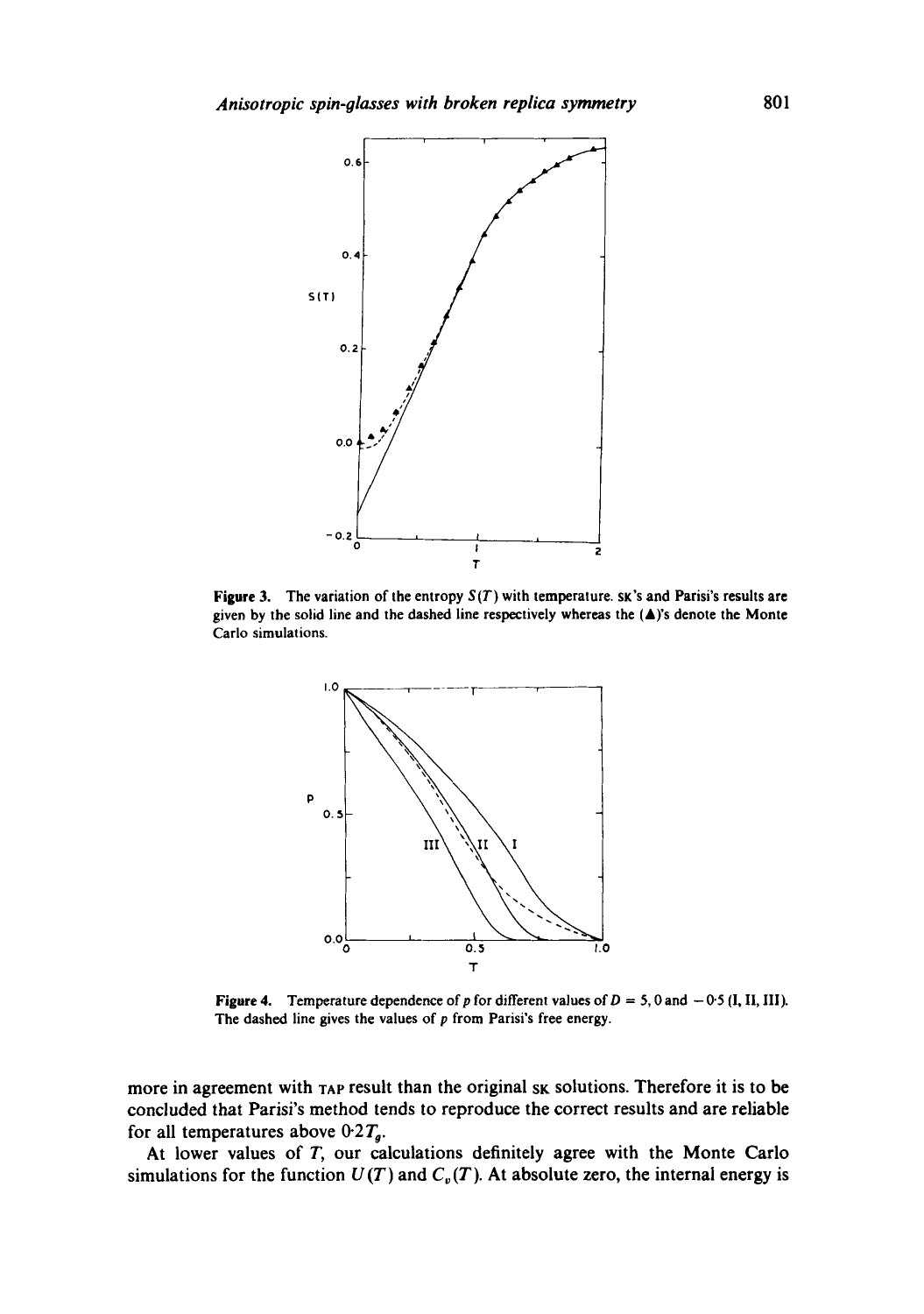

Figure 5. t as a function of temperature where the solid lines (I, II, III) represent the respective variations for  $D = 5$ , 0 and  $-0.5$ . The broken line gives the same obtained from **Parisi's free energy.** 



**Figure 6.** Variation of  $(p + t)$  with temperature by the three solid curves  $(I, II, III)$  for  $D = 5$ , 0 and -0'5. **The dashed line is Parisi's theoretical result.** 

given by  $U(0) \simeq -0.765$ . But unfortunately the entropy becomes negative for  $T \le 0.1$ and  $S(0) \simeq -0.01$ .

**The failure of this simple scheme regarding the value of the entropy near absolute zero has led Parisi to suggest that there is not one but a series of microtransitions asthe spin-glass is heated from zero to the critical temperature. By introducing continuous symmetry breaking he has been able to solve the problem of negative entropy at**   $T = 0^\circ K$ . What is treated as continuous is the correlation function

$$
q=q(x)=\langle S_z^{\alpha}S_z^{\beta}\rangle=\langle S_z\rangle^2
$$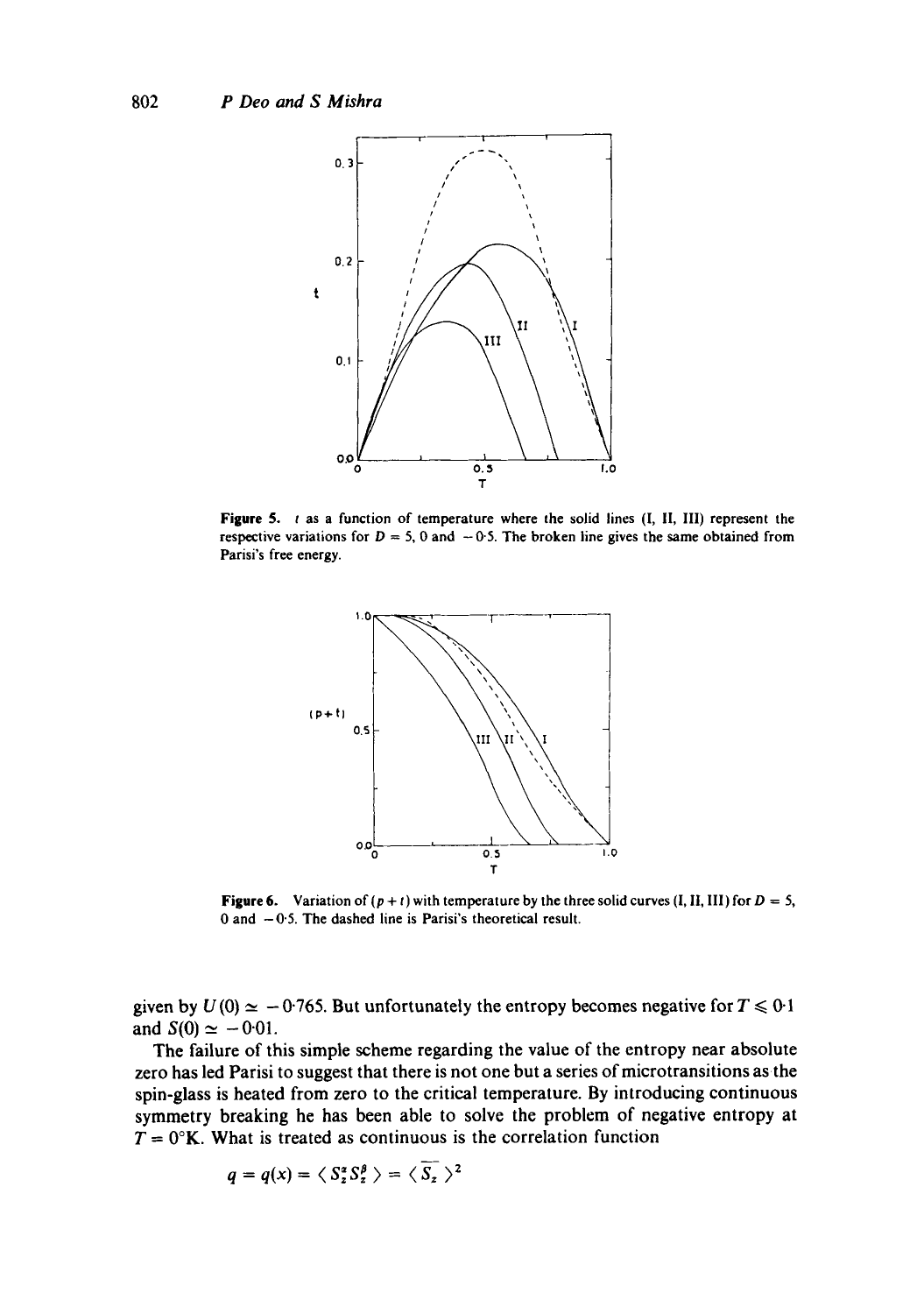In the sk model the values of  $S_z$  are only  $\pm 1$  and there is no anisotropy. In the Sherrington and Ghatak model on the other hand  $S_z$  can take three values  $\pm 1$  and 0. The zero component introduce additional factors in the free energy (Ghatak and Sherrington 1977). Furthermore, due to anisotropy, there is another spin correlation factor

$$
r = \langle (\overline{S_z})^2 \rangle.
$$
 (4)

This can be taken to be unaltered when there is single symmetry breaking as both  $S_z$ 's of equation belong to the same replica. In the continuous case this is not bound to remain constant.

For these reasons we have been unable to generalise to the continuous symmetry breaking scheme of Parisi. In any event, the study of the thermodynamic quantities near the transition point is important. Therefore, we think it is worthwhile to calculate these properties of anisotropic spin-glass system with a single symmetry breaking mechanism.

#### **3. Replica symmetry breaking in Sherrington-Ghatak model**

In Sherrington-Ghatak model, crystal field effects are studied in an anisotropic spinglass system. The above authors followed sk calculations and have reported their results for the internal energy, specific heat and entropy. Their results will be correct for a temperature higher than the spin-glass temperature but could differ appreciably for low temperature near and below the transition temperature.

The sg Hamiltonian for an anisotropic system of N spins interacting with each other *via* a random exchange interaction, is given by

$$
\mathscr{H} = -\sum_{(ij)} J_{ij} S_{iz} S_{jz} - D \sum_i S_{iz}^2.
$$
 (5)

where z is the anisotropy axis and  $S_{iz}$  takes three values  $-1$ , 0 and  $+1$ .  $J_{ij}$  as usual has zero diagonal elements and the bonding is a random Gaussian with variance  $1/N$  as before. D is the anisotropic parameter which influences all physical parameters specially the spin-glass temperature  $T<sub>g</sub>$ . The averaged partition function is given by

$$
\overline{Z^n} = \text{Tr} \, \exp \left[ \frac{\beta^2 J^2}{2N} \sum_{(ij)} \sum_{\alpha\beta} S_{iz}^{\alpha} S_{jz}^{\beta} S_{iz}^{\beta} S_{jz}^{\beta} + D\beta \sum_{i\alpha} (S_{iz}^{\alpha})^2 \right]
$$

The mean field parameters in the replicated system are the correlations

$$
r^{\alpha} = \langle (S_{iz}^{\alpha})^2 \rangle_n,
$$
  
\n
$$
q^{\alpha\beta} = \langle (S_{iz}^{\alpha} S_{iz}^{\beta}) \rangle_n, \alpha \neq \beta
$$
\n(7)

with the brackets denoting the thermal average over the *n* replicas. In so's model at the extremum of the free energy,

$$
r = \langle (\overline{S_z})^2 \rangle, \quad q = (\langle \overline{S_z} \rangle)^2
$$

the bar denoting an average over the quenched randomness. Note the presence of two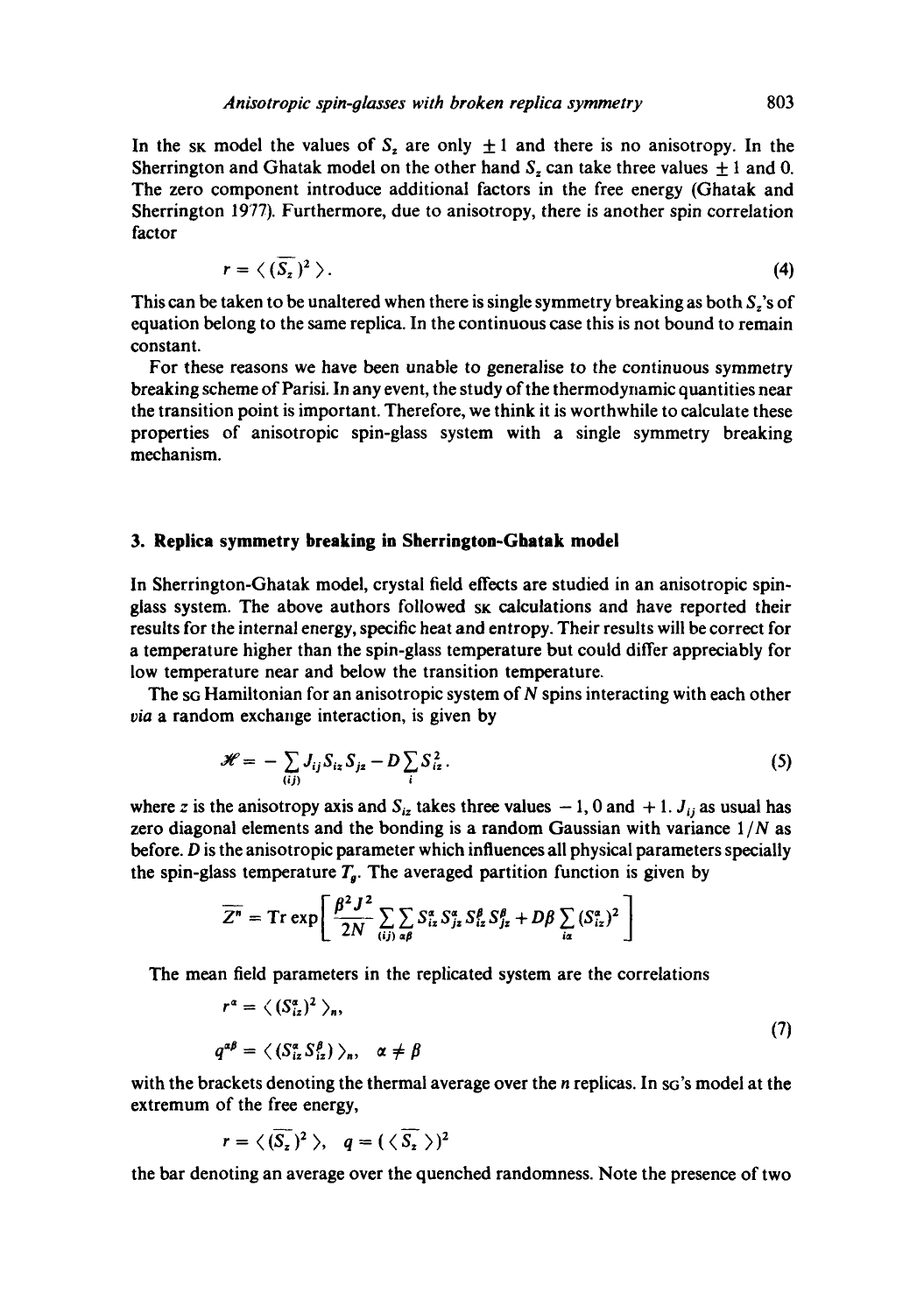correlations instead of one in the sk model. Considering the terms with  $\alpha = \beta$  and  $\alpha \neq \beta$ separately we write,

$$
\sum_{(ij)} \sum_{\alpha\beta} S_{iz}^{\alpha} S_{jz}^{\beta} S_{iz}^{\beta} S_{jz}^{\beta} = \sum_{(ij)} \sum_{\alpha} (S_{iz}^{\alpha})^2 (S_{jz}^{\alpha})^2
$$
  
+2 $\sum_{(ij)} \sum_{(\alpha\beta)} S_{iz}^{\alpha} S_{jz}^{\beta} S_{iz}^{\alpha} S_{jz}^{\beta}$ 

Next we use the mean-field approximations as

$$
\sum_{(ij)} \sum_{\alpha} (S_{iz}^{\alpha})^2 (S_{jz}^{\alpha})^2 \simeq N \sum_{i\alpha} \left[ r(S_{iz}^{\alpha})^2 - \frac{r^2}{2} \right]
$$
  

$$
\sum_{(ij)} \sum_{(\alpha\beta)} S_{iz}^{\alpha} S_{jz}^{\beta} S_{jz}^{\alpha} S_{jz}^{\beta} \simeq N \sum_{i} \sum_{(\alpha\beta)} \left[ q^{\alpha\beta} S_{iz}^{\alpha} S_{jz}^{\beta} - \frac{(q^{\alpha\beta})^2}{2} \right]
$$

and finally the averaged partition function

$$
\overline{Z^n} = \exp\left(\frac{1}{4}Nn\beta^2\tilde{J}^2\right) \int_{(a\beta)} \frac{dq^{a\beta}}{\sqrt{2\pi}} \exp\big[-Nf(q)\big] \tag{8}
$$

where,

$$
f(q) = \frac{1}{4} \beta^2 \tilde{J}^2 \left[ \sum_{(a\beta)} (q^{a\beta})^2 + nr^2 \right] - \ln Tr \exp \left[ \frac{\beta^2 \tilde{J}^2}{2} \sum_i \sum_{(a\beta)} q^{a\beta} S_{iz}^a S_{iz}^{\beta} + \frac{\beta^2 \tilde{J}^2}{2} r \sum_i \sum_{\alpha} (S_{iz}^{\alpha})^2 + D\beta \sum_i (S_{iz}^{\alpha})^2 \right].
$$
 (9)

This is Sherrington and Ghatak's result. From this result, one can easily obtain all the thermodynamic properties like energy, specific heat, entropy and susceptibility. The specific heat will vary linearly below the spin-glass transition temperature. In general, the behaviour of the system will be same as in the sk model. From the nature of the deviation of the sk results from computer simulation values, it can be informed that the predictions from the above equation will not be reliable near the transition temperature. As our previous calculation showed, near and below the transition temperature, single symmetry breaking yields accurate values of thermodynamic quantities in the sk model. The effect of this breaking in the anisotropic case is examined below.

The break down of replica symmetry affects the two terms containing  $q$  in the expression for  $f(q)$ . sq value of these terms are

and

$$
\sum_{(a\beta)} q^{\alpha\beta} S_{iz}^{\alpha} S_{iz}^{\beta} = q \Bigg[ \left( \sum_{\alpha} S_{iz}^{\alpha} \right)^2 - \sum_{\alpha} (S_{iz}^{\alpha})^2 \Bigg]
$$

 $(a^{a\beta})^2 = n(n-1)q^2$ 

 $\overline{(\overline{a}\beta)}$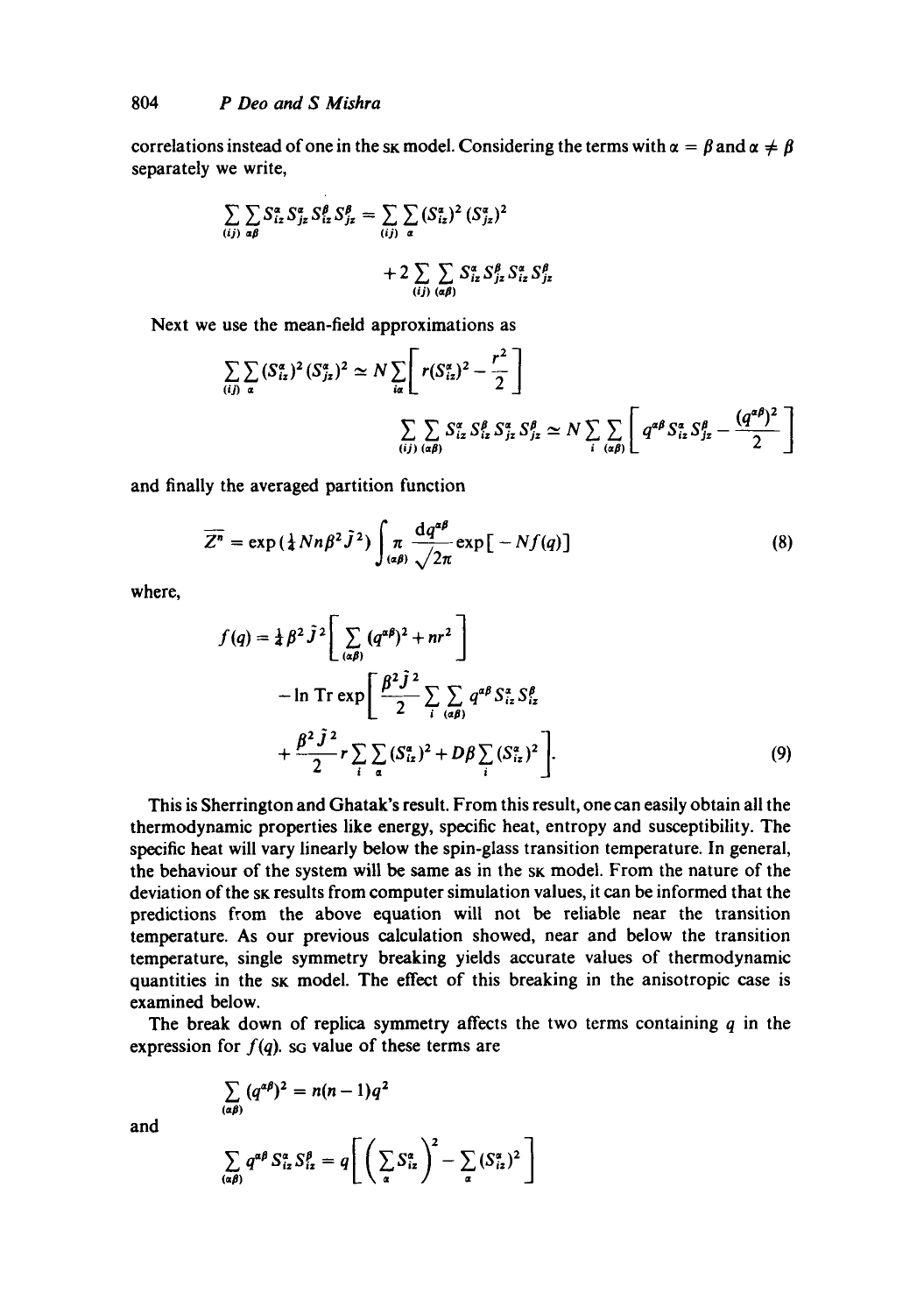These values will change now. We consider the  $n$  replicas to be divided into M subgroups each having m replicas. So q now can have two values;  $(p + t)$  when  $\alpha$ ,  $\beta$  are the members of the same group and (p) when  $\alpha$ ,  $\beta$  belong to different groups. The new expressions are

$$
\sum_{\alpha\beta}(q^{\alpha\beta})^2=\left[n(m-1)(p+t)^2+n(n-m)p^2\right]
$$

and

$$
\sum_{i} \sum_{\alpha \beta} q^{\alpha \beta} S_{iz}^{\alpha} S_{iz}^{\beta} = \left[ (q-p) M \left( \sum_{\alpha=1}^{m} S_{iz}^{\alpha} \right)^2 + p \left( \sum_{\alpha=1}^{n} S_{iz}^{\alpha} \right)^2 - q \sum_{\alpha=1}^{n} (S_{iz}^{\alpha})^2 \right]
$$

Then using the integral equality

$$
\exp(\lambda a^2) = \int_{-\infty}^{+\infty} \frac{\mathrm{d}z}{\sqrt{2\pi}} \exp\left[-\frac{z^2}{2} + (2\lambda)^{1/2} a z\right]
$$

we immediately obtain the general expression for the free energy (for  $\tilde{J} = 1$ ) in the limit  $n\rightarrow 0$ 

$$
F = -\frac{1}{4}\beta^2 \left[ m p^2 - r^2 + (1 - m)(p + t)^2 \right]
$$
  

$$
- \frac{1}{m} \int_{-\infty}^{+\infty} \frac{dz}{\sqrt{2\pi}} \exp\left(-\frac{z^2}{2}\right) \ln\left[\int_{-\infty}^{+\infty} \frac{dy}{\sqrt{2\pi}} \exp\left(-\frac{y^2}{2}\right)\right]
$$
  
Tr $(\exp{\{\alpha S_{ix}^2 + \beta S_{ix}(y\sqrt{t + z}\sqrt{p})\}})^m$  (10)  
where  $\alpha = \frac{\beta^2}{2} \left[ r - (p + t) \right] + D\beta.$  (10a)

$$
2 \frac{1}{2} \frac{1}{2} \frac{1}{2} \frac{1}{2} \frac{1}{2} \frac{1}{2} \frac{1}{2} \frac{1}{2} \frac{1}{2} \frac{1}{2} \frac{1}{2} \frac{1}{2} \frac{1}{2} \frac{1}{2} \frac{1}{2} \frac{1}{2} \frac{1}{2} \frac{1}{2} \frac{1}{2} \frac{1}{2} \frac{1}{2} \frac{1}{2} \frac{1}{2} \frac{1}{2} \frac{1}{2} \frac{1}{2} \frac{1}{2} \frac{1}{2} \frac{1}{2} \frac{1}{2} \frac{1}{2} \frac{1}{2} \frac{1}{2} \frac{1}{2} \frac{1}{2} \frac{1}{2} \frac{1}{2} \frac{1}{2} \frac{1}{2} \frac{1}{2} \frac{1}{2} \frac{1}{2} \frac{1}{2} \frac{1}{2} \frac{1}{2} \frac{1}{2} \frac{1}{2} \frac{1}{2} \frac{1}{2} \frac{1}{2} \frac{1}{2} \frac{1}{2} \frac{1}{2} \frac{1}{2} \frac{1}{2} \frac{1}{2} \frac{1}{2} \frac{1}{2} \frac{1}{2} \frac{1}{2} \frac{1}{2} \frac{1}{2} \frac{1}{2} \frac{1}{2} \frac{1}{2} \frac{1}{2} \frac{1}{2} \frac{1}{2} \frac{1}{2} \frac{1}{2} \frac{1}{2} \frac{1}{2} \frac{1}{2} \frac{1}{2} \frac{1}{2} \frac{1}{2} \frac{1}{2} \frac{1}{2} \frac{1}{2} \frac{1}{2} \frac{1}{2} \frac{1}{2} \frac{1}{2} \frac{1}{2} \frac{1}{2} \frac{1}{2} \frac{1}{2} \frac{1}{2} \frac{1}{2} \frac{1}{2} \frac{1}{2} \frac{1}{2} \frac{1}{2} \frac{1}{2} \frac{1}{2} \frac{1}{2} \frac{1}{2} \frac{1}{2} \frac{1}{2} \frac{1}{2} \frac{1}{2} \frac{1}{2} \frac{1}{2} \frac{1}{2} \frac{1}{2} \frac{1}{2} \frac{1}{2} \frac{1}{2} \frac
$$

expression which will be used to determine the thermodynamic variables is

$$
\beta F = -\frac{1}{4} \beta^2 \left[ m p^2 - r^2 + (1 - m)(p + t)^2 \right]
$$
  

$$
- \frac{1}{m} \int_{-\infty}^{+\infty} \frac{dz}{\sqrt{2\pi}} \exp\left(-\frac{z^2}{2}\right) \ln\left[\int_{-\infty}^{+\infty} \frac{dy}{\sqrt{2\pi}} \exp\left(-\frac{y^2}{2}\right) \right]
$$
  

$$
\times \left\{1 + e^{\alpha} 2 \cosh\left(\beta \sqrt{pz} + \beta \sqrt{ty}\right)\right\}^m\right].
$$
 (11)

For the extremum of the free energy

$$
\frac{\partial F}{\partial m} = \frac{\partial F}{\partial p} = \frac{\partial F}{\partial t} = \frac{\partial F}{\partial r} = 0.
$$

The self-consistent equations from which  $p$ ,  $t$ ,  $r$  and  $m$  are to be found out are

$$
r = \int_{-\infty}^{+\infty} \frac{dz}{\sqrt{2\pi}} \exp\left(-\frac{z^2}{2}\right) \int_{-\infty}^{+\infty} \frac{dy}{\sqrt{2\pi}} \exp\left(-\frac{y^2}{2}\right)
$$
  
2\cosh\Sigma (e^{-\alpha} + 2\cosh\Sigma)^{m-1}/R\_{\alpha}(z). (12a)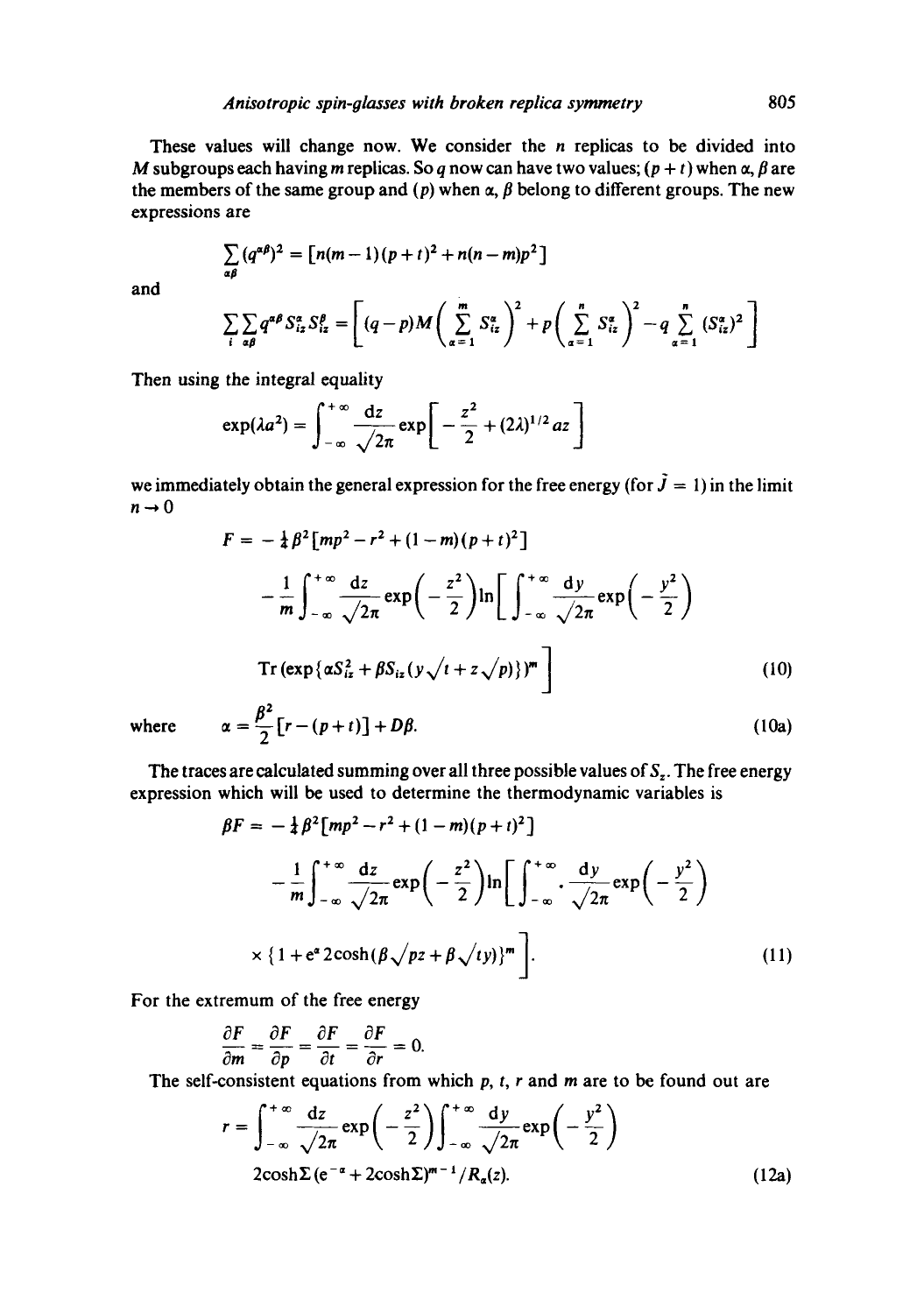806 *P Deo and S Mishra* 

$$
p + t = \int_{-\infty}^{+\infty} \frac{dz}{\sqrt{2\pi}} \exp\left(-\frac{z^2}{2}\right) \int_{-\infty}^{+\infty} \frac{dy}{\sqrt{2\pi}} \exp\left(-\frac{y^2}{2}\right)
$$
  
\n
$$
\times 4\sinh^2 \Sigma (e^{-\alpha} + 2\cosh \Sigma)^{m-2} / R_{\alpha}(z).
$$
  
\n
$$
p = \int_{-\infty}^{+\infty} \frac{dz}{\sqrt{2\pi}} \exp\left(-\frac{z^2}{2}\right) \left[ \int_{-\infty}^{+\infty} \frac{dy}{\sqrt{2\pi}} \exp\left(-\frac{y^2}{2}\right) \right]
$$
  
\n
$$
\times 2\sinh \Sigma (e^{-\alpha} + 2\cosh \Sigma)^{m-1} / R_{\alpha}(z) \Big]^{2}.
$$
  
\n
$$
m = \frac{4}{\beta^2 t (t + 2p)} \left[ \int_{-\infty}^{+\infty} \frac{dz}{\sqrt{2\pi}} \exp\left(-\frac{z^2}{2}\right) \int_{-\infty}^{+\infty} \frac{dy}{\sqrt{2\pi}} \right]
$$
  
\n
$$
\times \exp\left(-\frac{y^2}{2}\right) (e^{-\alpha} + 2\cosh \Sigma)^m \ln(e^{-\alpha} + 2\cosh \Sigma) / R_{\alpha}(z)
$$
  
\n(12c)

$$
-\frac{1}{m}\int_{-\infty}^{+\infty}\frac{dz}{\sqrt{2\pi}}\exp\bigg(-\frac{z^2}{2}\bigg)\ln\big\{R_\alpha(z)\big\}\bigg].
$$
 (12d)

where 
$$
\Sigma = \beta p^{1/2} z + \beta t^{1/2} y
$$

and 
$$
R_{\alpha}(z) = \int_{-\infty}^{+\infty} \frac{dz}{\sqrt{2\pi}} \exp\left(-\frac{y^2}{2}\right) (e^{-\alpha} + 2\cosh\Sigma)^m.
$$
 (13)

As a check, it will be noted that the above expressions for  $(p + t)$  and r reduce to so's results (q and r) for  $m = 0$ . The values of t, as it should, also reduce to zero. For sufficiently high temperatures, the solutions for the above equation give  $p = 0 = t = m$ and (12a) reduces to

$$
r = \frac{2}{\exp(-\alpha_0) + 2} \quad \text{with} \quad \alpha_0 = \frac{\beta^2 r}{2} + D\beta. \tag{14}
$$

As r occurs on both the sides of this equation, it has to be solved self-consistently to obtain  $r$ . With decrease of temperature, both  $p$  and  $m$  differ from zero and then gradually increase and attain the value one. However,  $t$  at first increases from zero, exhibits a maximum and then reduces to zero at absolute zero.

Near the spin-glass temperature  $T_g$ , (12a) and (12b) lead to  $\beta_g r_g = 1$ . So we obtain

$$
T_g = 1/[1 + \frac{1}{2} \exp(-0.5\beta_g(1 + 2D))]. \tag{15}
$$

Thus the spin-glass temperature is quite different for different values of D and decreases as the value of  $D$  is lowered.

The internal energy  $U(T)$ , the specific heat  $C_{\nu}(T)$  and the entropy  $S(T)$  are easily evaluated from the free energy equation. Expressions for them are given below (with  $\beta = 1/T$ 

$$
U(T) = \frac{1}{\beta^2} \frac{\partial}{\partial T} (-\beta F),
$$
  
= 
$$
-\frac{\beta}{2} \left[ r^2 + mt(t+2p) - (p+t)^2 \right] - Dr.
$$
 (16)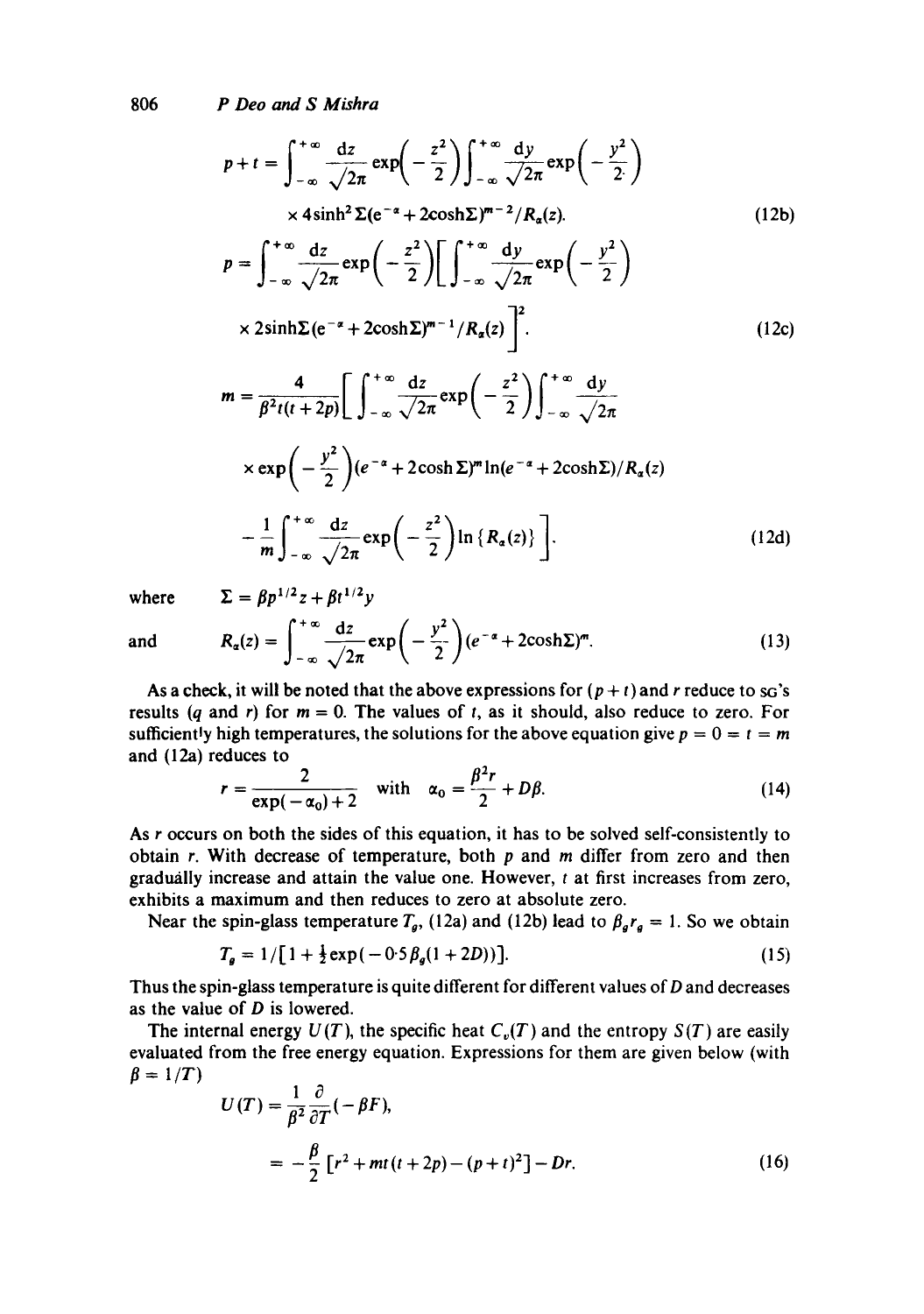$$
C_v(T) = \frac{\partial U(T)}{\partial T},
$$
  
\n
$$
= \frac{\beta^2}{2} [r^2 - (p+t)^2 + mt(t+2p)
$$
  
\n
$$
- \frac{\beta}{2} \left[ 2\left(r + \frac{D}{\beta}\right) \frac{\partial r}{\partial T} - 2\{p+t(1-m)\} \frac{\partial p}{\partial T} - 2\{p+t(1-m)\} \frac{\partial r}{\partial T} - 2\{p+t(1-m)\} \frac{\partial r}{\partial T} + t(t+2p) \frac{\partial m}{\partial T} \right].
$$
  
\n
$$
S(T) = \frac{\beta^2}{4} \left[ \{r - (p+t)\} \{r - 3(p+t) - 2\} - 3mt(t+2p) \right]
$$
  
\n
$$
+ 1 \int_{-\infty}^{+\infty} \frac{dz}{\sqrt{2\pi}} \exp\left(-\frac{z^2}{2}\right) \ln\{R_\alpha(z)\}
$$
  
\n
$$
+ \beta^2 [r - (p+t) + DT] e^{-\alpha} \int_{-\infty}^{+\infty} \frac{dz}{\sqrt{2\pi}} \exp\left(-\frac{z^2}{2}\right) / R_\alpha(z)
$$
  
\n
$$
\times \int_{-\infty}^{+\infty} \frac{dy}{\sqrt{2\pi}} \exp\left(-\frac{y^2}{2}\right) (e^{-\alpha} + \cosh \Sigma)^{m-1}.
$$
 (18)

It should be noted that the susceptibility has got two components due to the crystal field effects. Expressions for them have been given by Ghatak and Sherrington (1977). The parallel susceptibility is obtained from free energy as

$$
\chi_{\parallel}(T) = -\frac{\partial^2 F}{\partial H_z^2}\Big|_{H_z=0}
$$
  
=  $g^2 \mu_B^2 \beta [r - (p+t) + mt],$  (19)

where  $H_z$  = external magnetic-field in the z-direction. The perpendicular susceptibility is

$$
\chi_{\perp}(T) = -\frac{\partial^2 F}{\partial H_x^2}\Big|_{H_x=0}
$$
  
=  $g^2 \mu_B^2 \beta \int_{-\infty}^{+\infty} \frac{dz}{\sqrt{2\pi}} \exp\left(-\frac{z^2}{2}\right) \int_{-\infty}^{+\infty} \frac{dy}{\sqrt{2\pi}} \exp\left(-\frac{y^2}{2}\right)$   
 $\times \frac{[2\{e^{-\alpha} + 2\cosh\Sigma\}^{m-1} M(z)]}{\{R_{\alpha}(z)\}}$  (20)

with  $M(z) = [\alpha \cosh \Sigma - \alpha e^{-\alpha} - \Sigma \cosh \Sigma]/[\alpha^2 - \Sigma^2]$ These have been calculated numerically.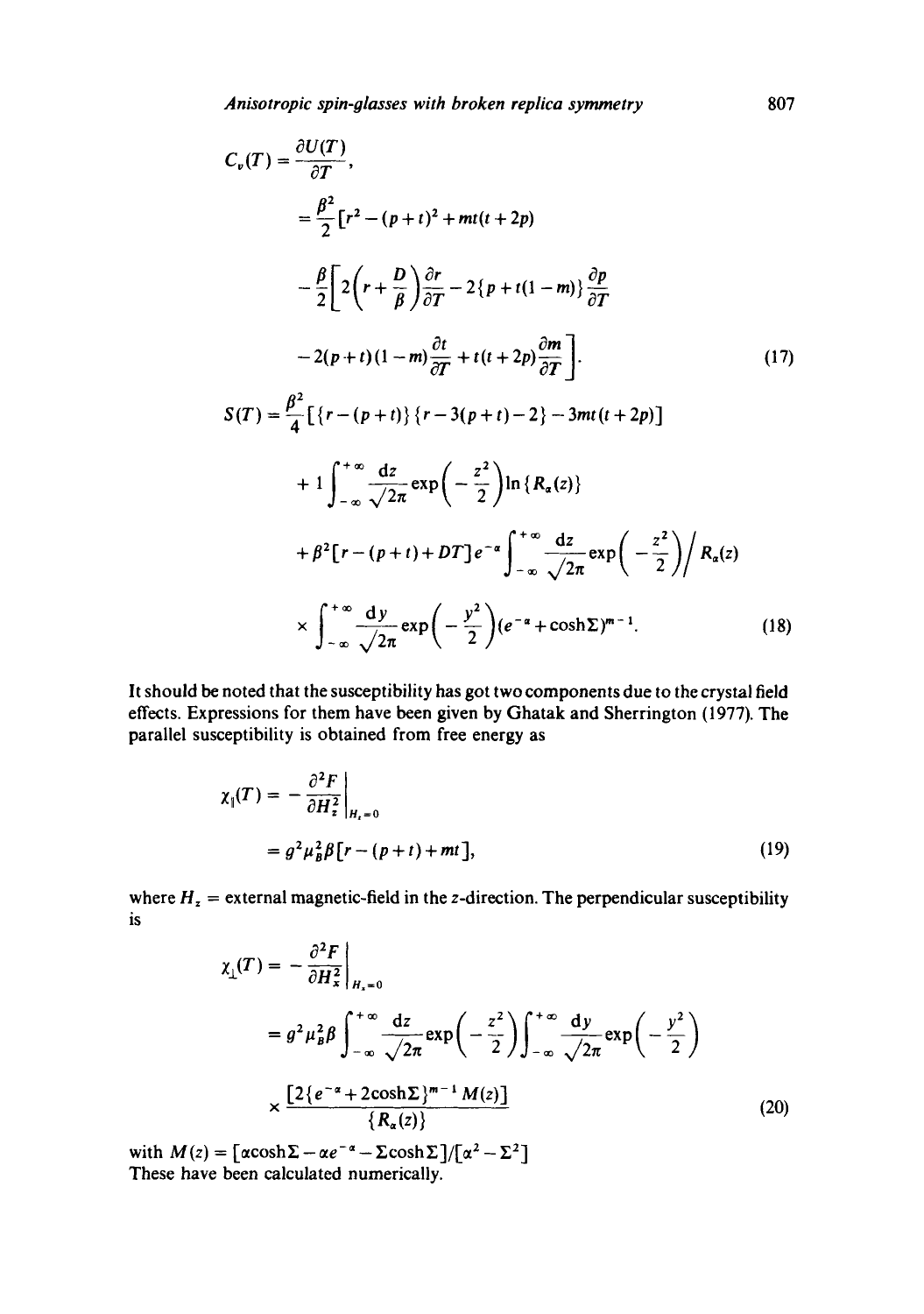#### **4. Results and discussions**

The numerical values of p, t, m and r have been obtained by solving  $(12b)$ - $(12d)$  using the computer. The graphs showing their variations with temperature are plotted in figures 4-8 taking  $\beta = 1/T$ . We have chosen the same three values of  $D = 5$ , 0 and  $-0.5$ as has been done by Sherrington and Ghatak.

The critical temperature, as obtained by solving iteratively equation (15), are  $T<sub>g</sub> = 1$ , 0.78 and 0.666 for the values of  $D = 5$ , 0 and  $-0.5$  respectively. It is interesting to see that near  $T = T_g$ , or  $\tau = (T - T_g) \rightarrow 0$ , we get  $p \approx 1/3\tau$  and  $t \approx 2/3\tau$  irrespective of the values of  $D$ . These are the same relations as found by Parisi for the isotropic Ising case. Although the nature of variation of the correlation parameters with temperature is quite similar, the values are appreciably different. For the sake of comparison, the results obtained by Parisi are shown by the dashed curves where-ever they exist.



Figure 7. Temperature dependence of m for  $D = 5$ , 0 and  $-0.5$  respectively by solid lines (I, II, III) and the dashed line gives that obtainable from Parisi's theoretical prediction.



Figure 8.  $r$  as a function of temperature. The respective solid lines  $(I, II, III)$  present this variation for  $D = 5$ , 0 and  $-0.5$ .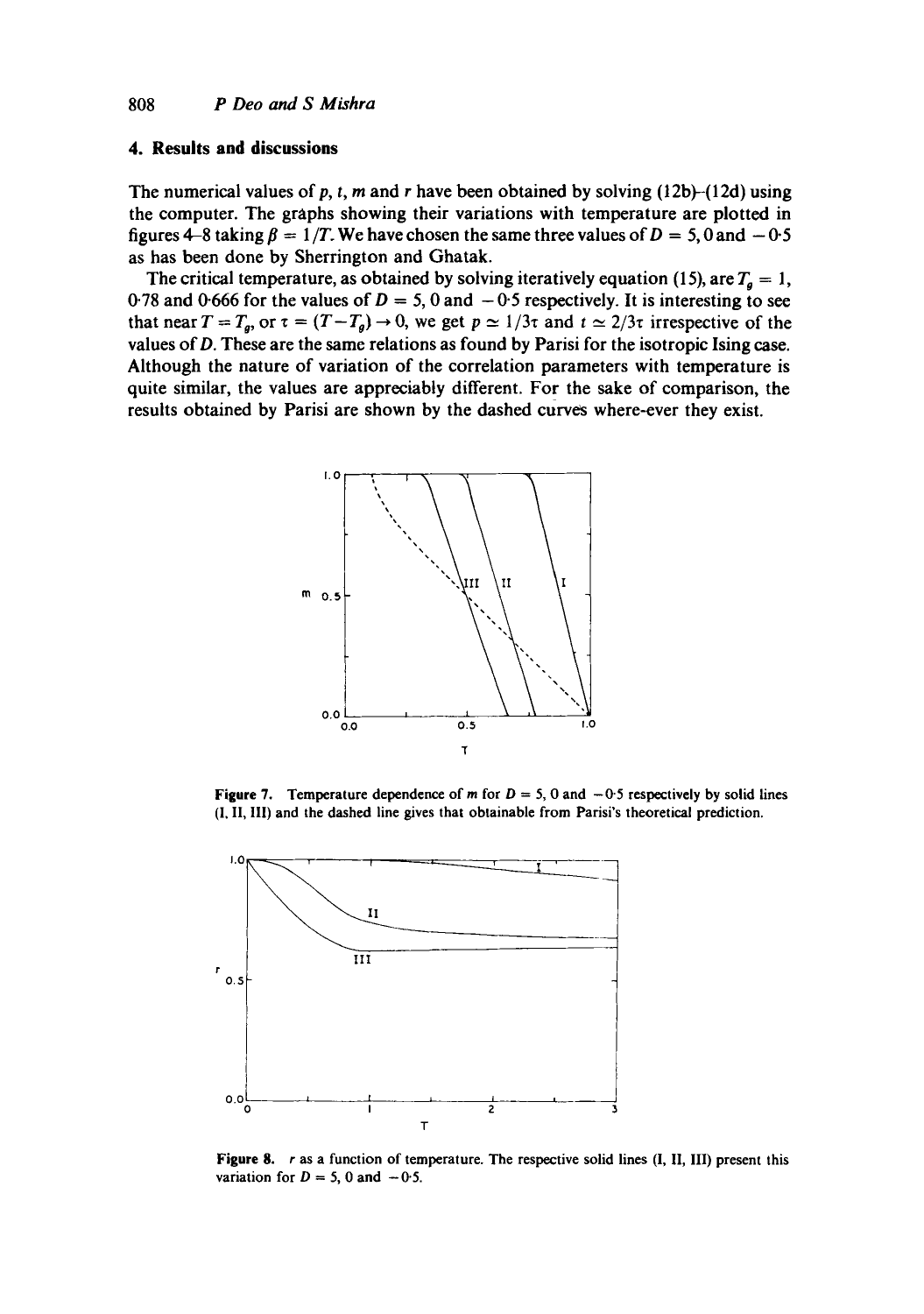The nature of variation of the replica breaking parameter m with temperature near  $T_a$ **is quite different from the isotropic case given by Parisi. Approximately** 

$$
m \approx 3.8(T_g - T) \quad \text{for} \quad D = 5
$$
  
\n
$$
\approx 3.2(T_g - T) \quad \text{for} \quad D = 0
$$
  
\n
$$
\approx 2.9(T_g - T) \quad \text{for} \quad D = -0.5
$$

**The above variations have been found graphically. Furthermore, the value of m increases more sharply to 1 for all values of D than in the isotropic case. The values of**  the p<sub>x</sub>-rameter r do not change from those obtained by Sherrington and Ghatak and **appear to be quite independent for all temperatures studied.** 

The functions  $U(T)$ ,  $C_{\nu}(T)$  and  $S(T)$ , calculated from the above parameters are **plotted against temperature in figures 9, 10 and 11 along side the sG's results. The free** 



**Figure 9a.** The internal energy  $U(T)$  as a function of temperature for  $D = 5$ , the broken line **is the same for the value of sG.** 



**Figure 9b. Temperature dependence of the internal energy** *U(T)* **in the solid lines (I, II) for**   $D = 0$ ,  $-0.5$  and the dashed lines represent the same for sG's result.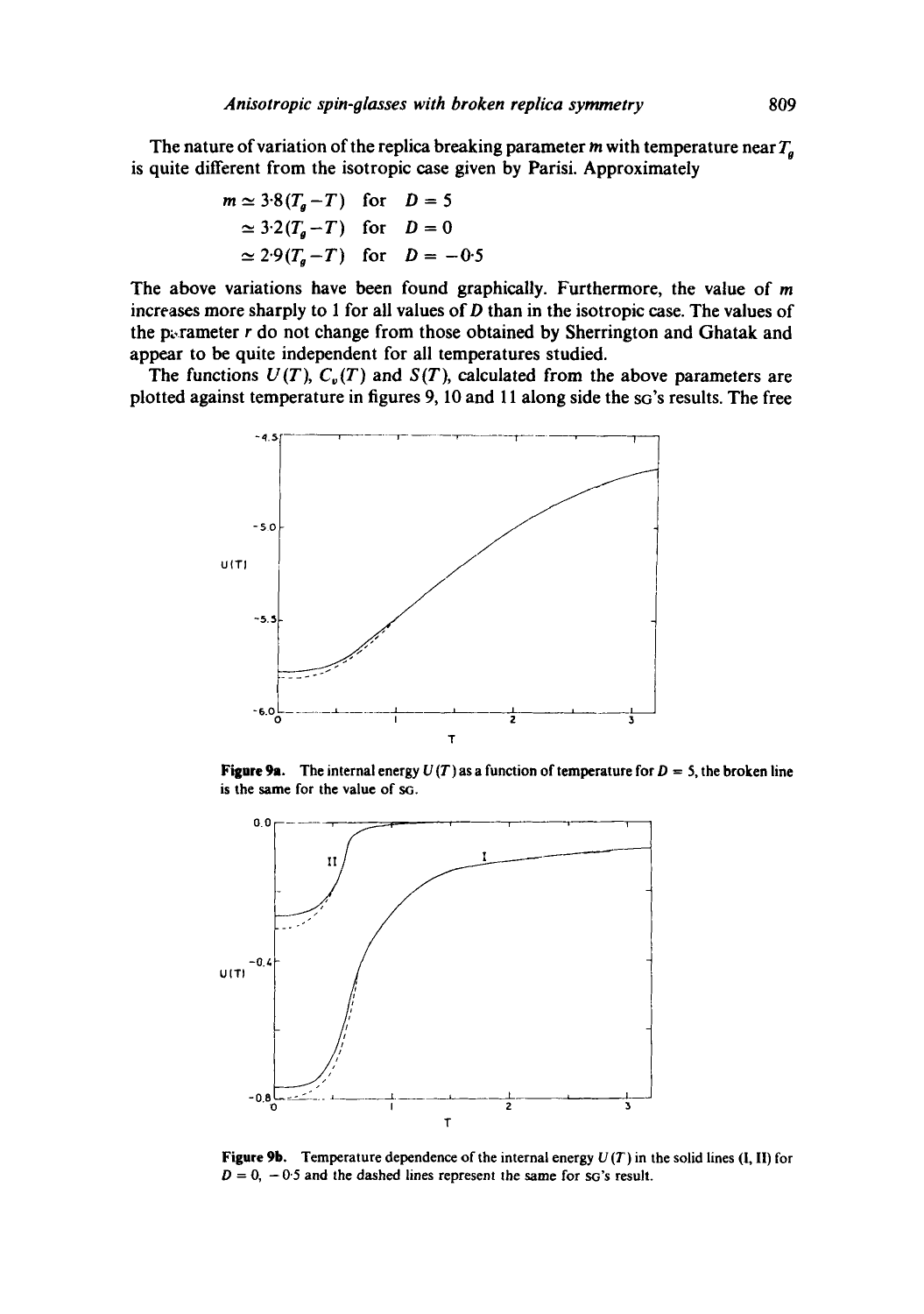

**Figure 10.** Variation of the specific heat  $C_v(T)$  with temperature for  $D = 5$ , 0 and  $-0.5$  (I, II, 1II) whereas the broken line gives the same for SG'S results.



**Figure 11.** Temperature dependence of the entropy  $S(T)$  for  $D = 5$ , 0 and  $-0.5$  as given by three solid curves (I, II, III) the dashed line being the same for SG'S values.

energy values are higher. Particularly in the region  $0.2 < T \le 0.4$ , the internal energy and the specific heat are given as

$$
U(T) \simeq U_0 + \frac{1}{3}AT^3 \quad \text{and} \quad C_v(T) \simeq AT^2
$$

with  $A \simeq 1.4$  in all cases; but  $U_0$  changes for different D's, being  $\simeq -5.782$  for  $D = 5$ ,  $\simeq -0.764$  for  $D = 0$  and  $\simeq -0.267$  for  $D = -0.5$ . The internal energy considerably increases with increase of  $D$ . The specific heat is no longer linear in  $T$  for small  $T$  as obtained by sq, but varies as  $T^2$  in agreement with TAP and Parisi's results. At higher temperatures, the entropy  $S(0)$  still becomes negative. It has the approximate values  $-0.01$  for  $D = 0$  and 5; and  $-0.008$  for the anisotropy constant  $D = -0.5$ .

Regarding the susceptibility, our results are similar to that of Sherrington and Ghatak. There is a slight difference however. The susceptibilities are plotted against temperature in figures 12 and 13. The parallel susceptibility attains the maximum at the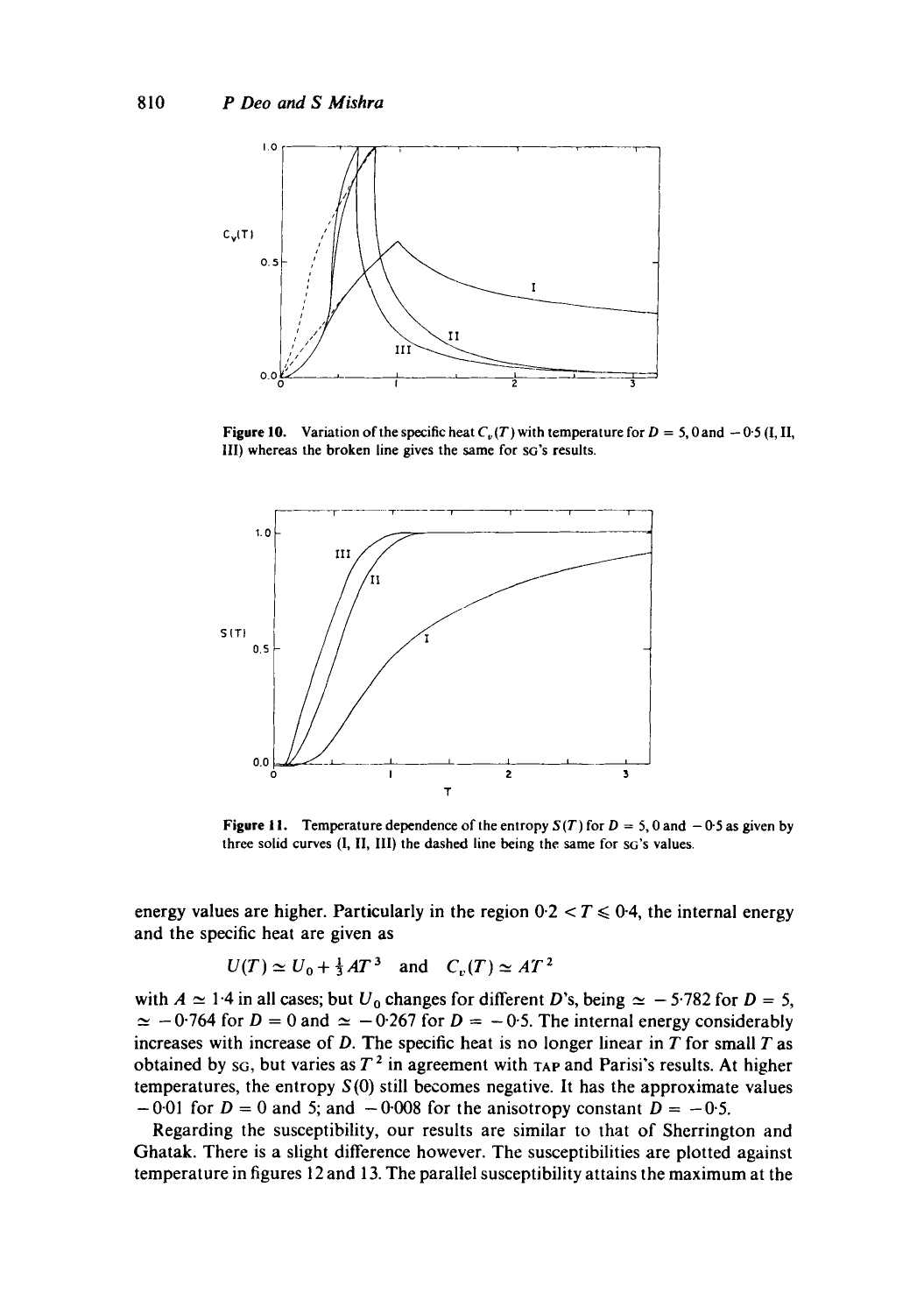

**Figure 12.** Variation of parallel susceptibility  $\chi_{\parallel}(T)$  with temperature for  $D = 5$  and 0(I, II), **the broken lines being those of SG'S result.** 



**Figure 13.** The perpendicular susceptibility  $\chi_1(T)$  as a function of temperature for  $D = 5$ **and 0 in the solid lines** (I, 11) **and the dashed line gives SG'S values.** 

**same temperature as SG but the values towards the lower temperature decrease**  considerably for both the cases  $D = 0$  and  $D = 5$ . Regarding perpendicular susceptibility, the curve for  $D = 5$  exactly coincides with that of sc. The case  $D = 0$  shows **considerable change at temperatures less than the spin-glass temperature. The cusp is also more pronounced.** 

**Thus we conclude that the calculation based on Parisi's method is a better**  approximation than Sherrington and Ghatak for the region of  $T = 0.1$  or 0.2. The results can be compared experimentally with those for  $(T_{i_{1-x}}V_x)_2O_3$  or with the **computer simulations when they are available.** 

## **Acknowledgements**

**The authors are thankful to Dr B B Deo, for suggesting the problem and for constant help and discussions. Thanks are due to the personnel of the Computer Centre of Utkal**